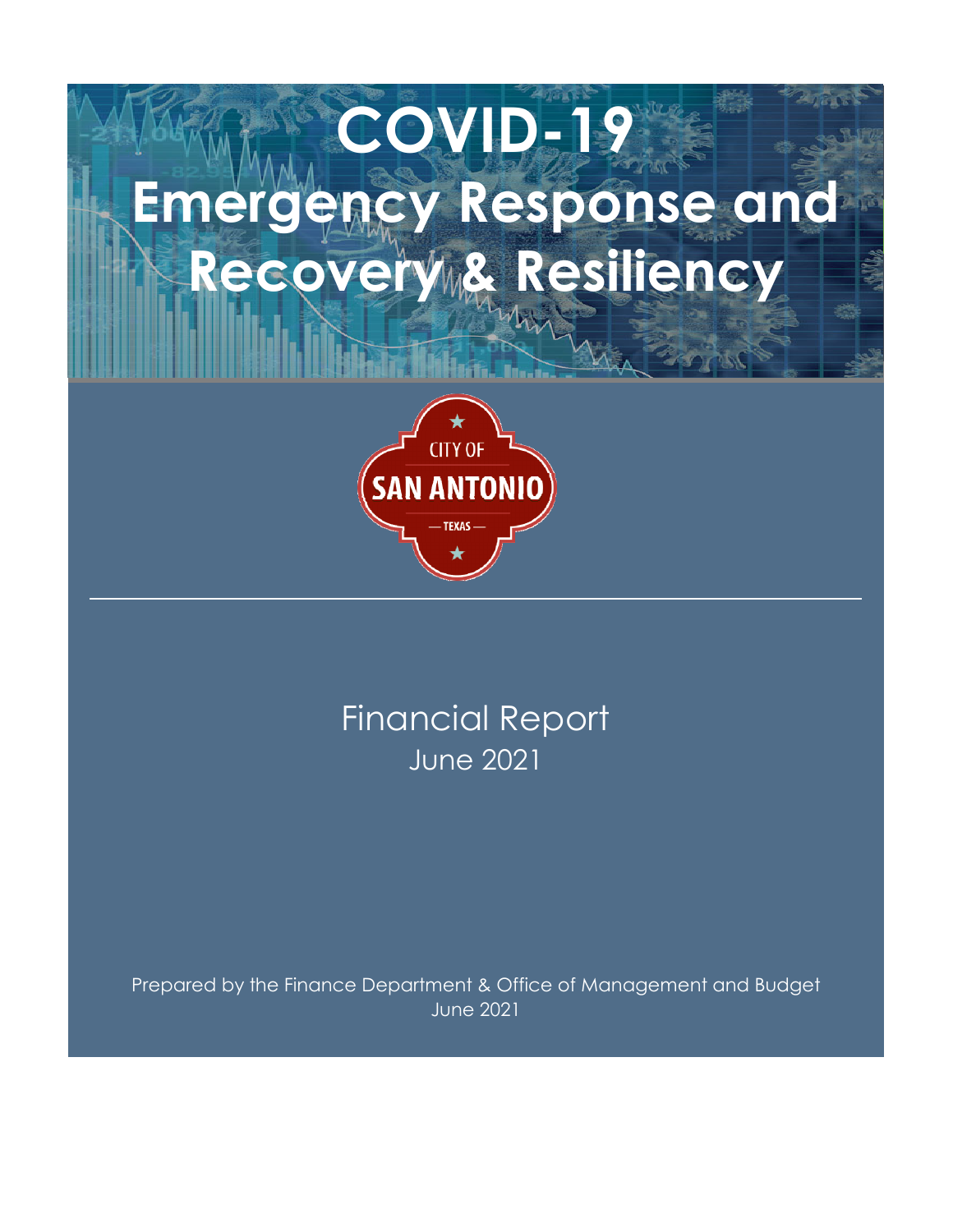## COVID-19 Recovery & Resiliency Plan

**June 2021 Financial Report**

## TABLE OF CONTENTS

| Title                          | Page           |
|--------------------------------|----------------|
|                                |                |
| Summary of Revenues & Expenses | $\mathfrak 1$  |
| <b>Emergency Response</b>      | $\overline{2}$ |
| Health Implementation Plan     | 3              |
| Recovery & Resiliency Plan     | $\overline{4}$ |
| <b>Other Programs</b>          | 5              |
| <b>Variance Explanations</b>   | 6              |
| <b>Spending Plans</b>          | 7 - 12         |

All financial data is from the City's financial management system. This is an unaudited financial report.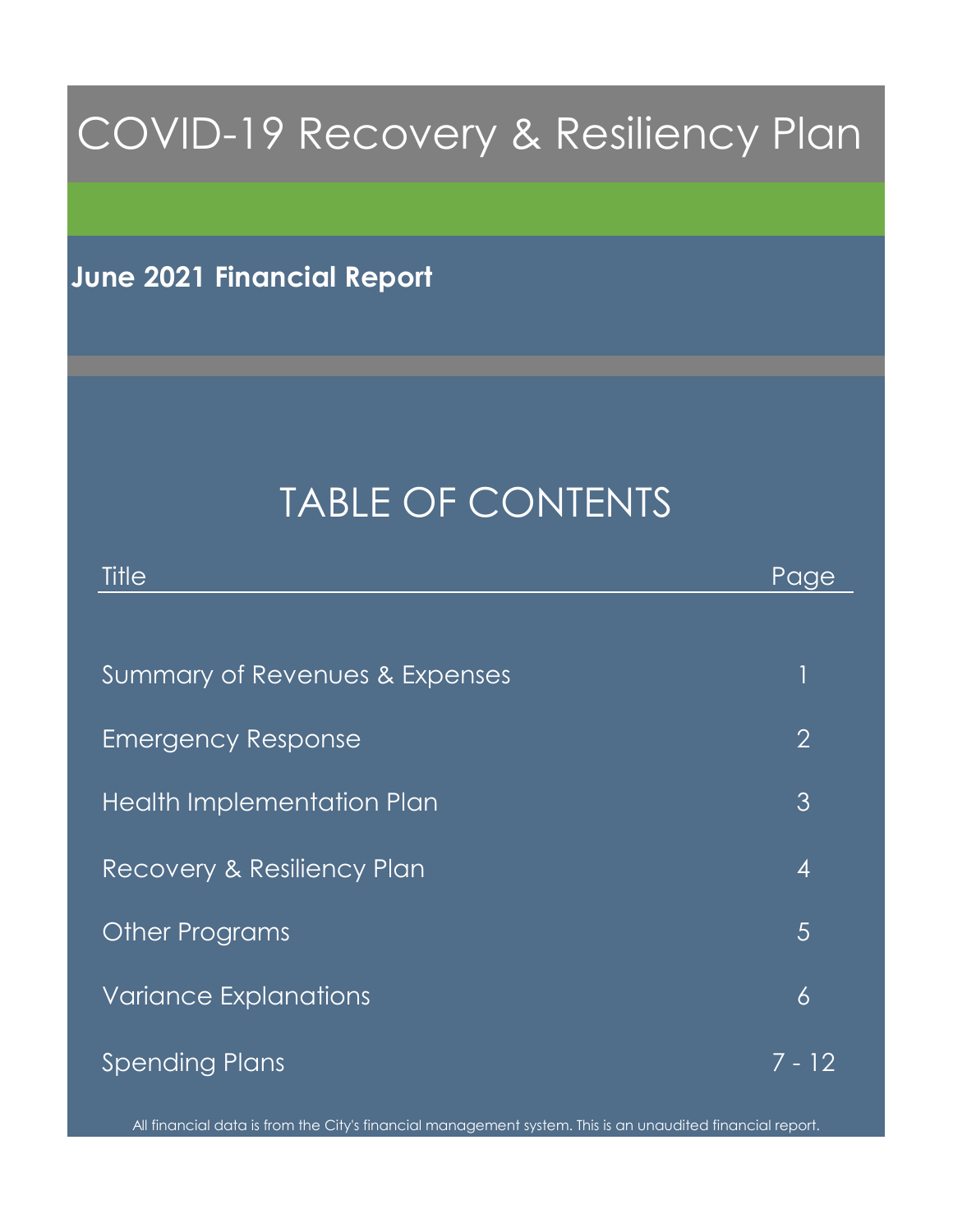June 2021 Financial Report

|                         |                                          |            | <b>Revised Budget</b> | <b>Plan thru June</b> | <b>Actuals thru June</b> | <b>Variance</b> | $\%$<br><b>Spent</b> |
|-------------------------|------------------------------------------|------------|-----------------------|-----------------------|--------------------------|-----------------|----------------------|
|                         |                                          |            |                       |                       |                          |                 |                      |
|                         | <b>EXPENSES BY FUNDING SOURCE</b>        |            |                       |                       |                          |                 |                      |
|                         | Coronavirus Relief Fund                  | \$         | 270,713,278 \$        | 270,713,278 \$        | 270,713,278 \$           |                 | 100.0%               |
| $\mathbf{1}$            | <b>General Fund</b>                      |            | 154,875,820           | 79,432,986            | 66,718,440               | (12, 714, 546)  | 43.1%                |
|                         | <b>TIRZ</b>                              |            | 4,036,233             | 4,036,233             | 4,036,233                |                 | 100.0%               |
|                         | San Antonio Housing Trust                |            | 6,000,000             | 6,000,000             | 6,000,000                |                 | 100.0%               |
| $\mathbf{2}$            | FEMA Reimbursement (100%)                |            | 14,206,424            | 6,779,838             | 3,271,977                | (3,507,861)     | 0.0%                 |
|                         | <b>Bexar County Agreement</b>            |            | 7,071,720             | 2,651,794             | 2,651,794                |                 | 0.0%                 |
| $\overline{\mathbf{3}}$ | <b>Other Federal Grants</b>              |            | 234,656,249           | 141,485,778           | 137,306,083              | (4, 179, 695)   | 58.5%                |
|                         | <b>Donations</b>                         |            | 242,283               | 242,283               | 242,283                  |                 | 100.0%               |
|                         | <b>Total Resources</b>                   | - \$       | 691,802,006 \$        | 511,342,190 \$        | 490,940,088 \$           | (20, 402, 102)  | 71.0%                |
|                         |                                          |            |                       |                       |                          |                 |                      |
|                         | <b>EXPENSES BY PROGRAM</b>               |            |                       |                       |                          |                 |                      |
|                         | <b>Emergency Response</b>                |            |                       |                       |                          |                 |                      |
|                         | Eligible Payroll, Protective Equipment & |            |                       |                       |                          |                 |                      |
|                         | <b>Supplies</b>                          | \$         | 175,459,168 \$        | 175,459,168 \$        | 175,459,168 \$           |                 | 100.0%               |
|                         | <b>Health Implementation Plan</b>        |            |                       |                       |                          |                 |                      |
| 4                       | <b>Metro Health</b>                      | \$         | 43,244,202 \$         | 36,684,285 \$         | 24,948,060 \$            | 11,736,225      | 57.7%                |
|                         | Fire                                     |            | 5,332,360             | 4,004,521             | 4,024,383                | (19, 862)       | 75.5%                |
| 5                       | <b>COVID-19 Vaccinations</b>             |            | 42,103,863            | 12,673,219            | 5,806,573                | 6,866,646       | 13.8%                |
|                         | <b>Subtotal</b>                          | \$         | 90,680,425 \$         | 53,362,026 \$         | 34,779,017 \$            | 18,583,009      | 38.4%                |
|                         | <b>Recovery &amp; Resiliency</b>         |            |                       |                       |                          |                 |                      |
|                         | <b>Workforce Development</b>             | \$         | 65,200,644 \$         | 27,385,201 \$         | 27,203,479 \$            | 181,722         | 41.7%                |
| 6                       | Housing Security EHAP Ph 1-4             |            | 140,034,990           | 120,641,505           | 122,423,509              | (1,782,004)     | 87.4%                |
|                         | Housing Security (not including EHAP)    |            | 36,985,447            | 20,163,401            | 19,570,156               | 593,245         | 52.9%                |
|                         | <b>Small Business</b>                    |            | 52,456,283            | 47,134,603            | 46,828,254               | 306,349         | 89.3%                |
| $\overline{z}$          | Digital Inclusion                        |            | 27,297,546            | 4,916,773             | 3,857,179                | 1,059,594       | 14.1%                |
|                         | <b>Subtotal</b>                          | \$         | 321,974,911 \$        | 220,241,483 \$        | 219,882,578 \$           | 358,905         | 285.5%               |
|                         | <b>Other CARES/CRRSA Programs</b>        |            |                       |                       |                          |                 |                      |
|                         | Airport                                  | \$         | $61,793,336$ \$       | 26,531,635 \$         | 25,896,669 \$            | 634,966         | 41.9%                |
|                         | Child Care Services Program              |            | 26,902,802            | 26,302,802            | 26,264,436               | 38,366          | 97.6%                |
|                         | <b>Public Safety</b>                     |            | 5,770,926             | 4,636,535             | 3,975,752                | 660,783         | 68.9%                |
|                         | Head Start and Early Head Start          |            | 3,972,935             | 2,227,019             | 2,211,984                | 15,035          | 55.7%                |
|                         | <b>Senior Nutrition</b>                  |            | 1,323,060             | 1,015,708             | 1,062,276                | (46, 568)       | 80.3%                |
|                         | Health                                   |            | 2,805,278             | 1,238,557             | 1,063,215                | 175,342         | 37.9%                |
|                         | Other                                    |            | 1,119,166             | 327,258               | 344,993                  | (17, 735)       | 30.8%                |
|                         | Subtotal                                 | $\vert$ \$ | 103,687,503 \$        | 62,279,514 \$         | 60,819,326 \$            | 1,460,188       | 58.7%                |
|                         | Total Expenditures \$                    |            | 691,802,006 \$        | 511,342,190 \$        | 490,940,088 \$           | 20,402,102      | 71.0%                |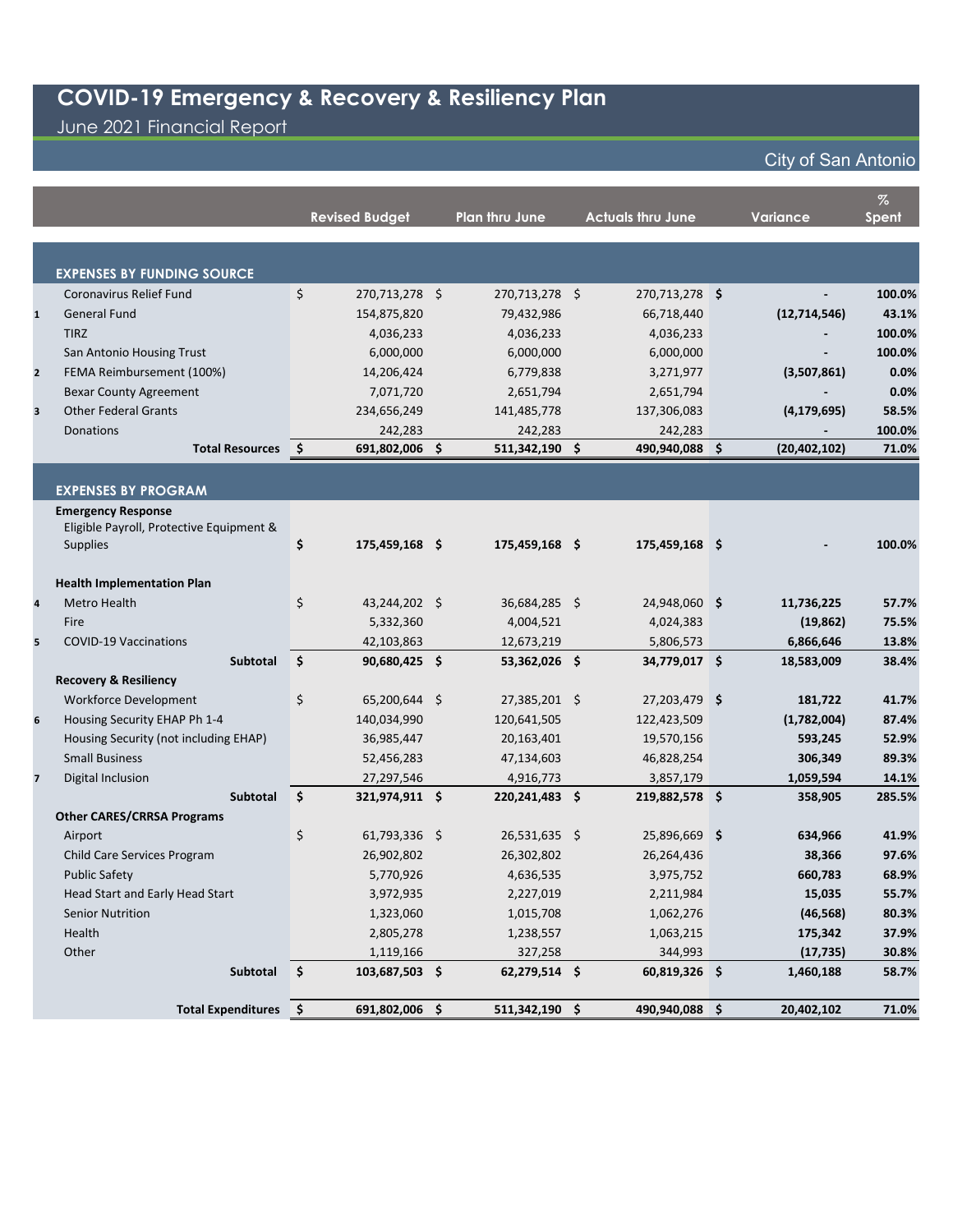June 2021 Financial Report

|                                             |                      |                       |     |                          |                          | $\overline{\mathscr{Z}}$ |
|---------------------------------------------|----------------------|-----------------------|-----|--------------------------|--------------------------|--------------------------|
|                                             | <b>Budget</b>        | <b>Plan thru June</b> |     | <b>Actuals thru June</b> | Variance,                | <b>Spent</b>             |
|                                             |                      |                       |     |                          |                          |                          |
| <b>EMERGENCY RESPONSE</b>                   |                      |                       |     |                          |                          |                          |
| <b>Eligible Payroll</b>                     |                      |                       |     |                          |                          |                          |
| Fire Payroll                                | \$<br>143,403,064 \$ | 143,403,064           | \$. | 143,403,064 \$           | $\overline{\phantom{a}}$ | 100.0%                   |
| <b>Health Payroll</b>                       | 3,633,560            | 3,633,560             |     | 3,633,560                | -                        | 100.0%                   |
| Police Payroll                              | 2,419,263            | 2,419,263             |     | 2,419,263                | $\overline{\phantom{a}}$ | 100.0%                   |
| All Other Departments                       | 12,424,775           | 12,424,775            |     | 12,424,775               | $\overline{\phantom{a}}$ | 100.0%                   |
| <b>City PPE &amp; Supplies</b>              | 9,830,521            | 9,830,521             |     | 9,830,521                | ۰                        | 100.0%                   |
| <b>EOC Operations &amp; Isolation Units</b> | 2,338,480            | 2,338,480             |     | 2,338,480                | $\overline{\phantom{a}}$ | 100.0%                   |
| <b>Solid Waste Excess Tonnage</b>           | 1,409,505            | 1,409,505             |     | 1,409,505                | $\overline{\phantom{a}}$ | 100.0%                   |
| <b>Total City Emergency Response</b>        | 175,459,168          | 175,459,168           |     | 175,459,168              |                          | 100.0%                   |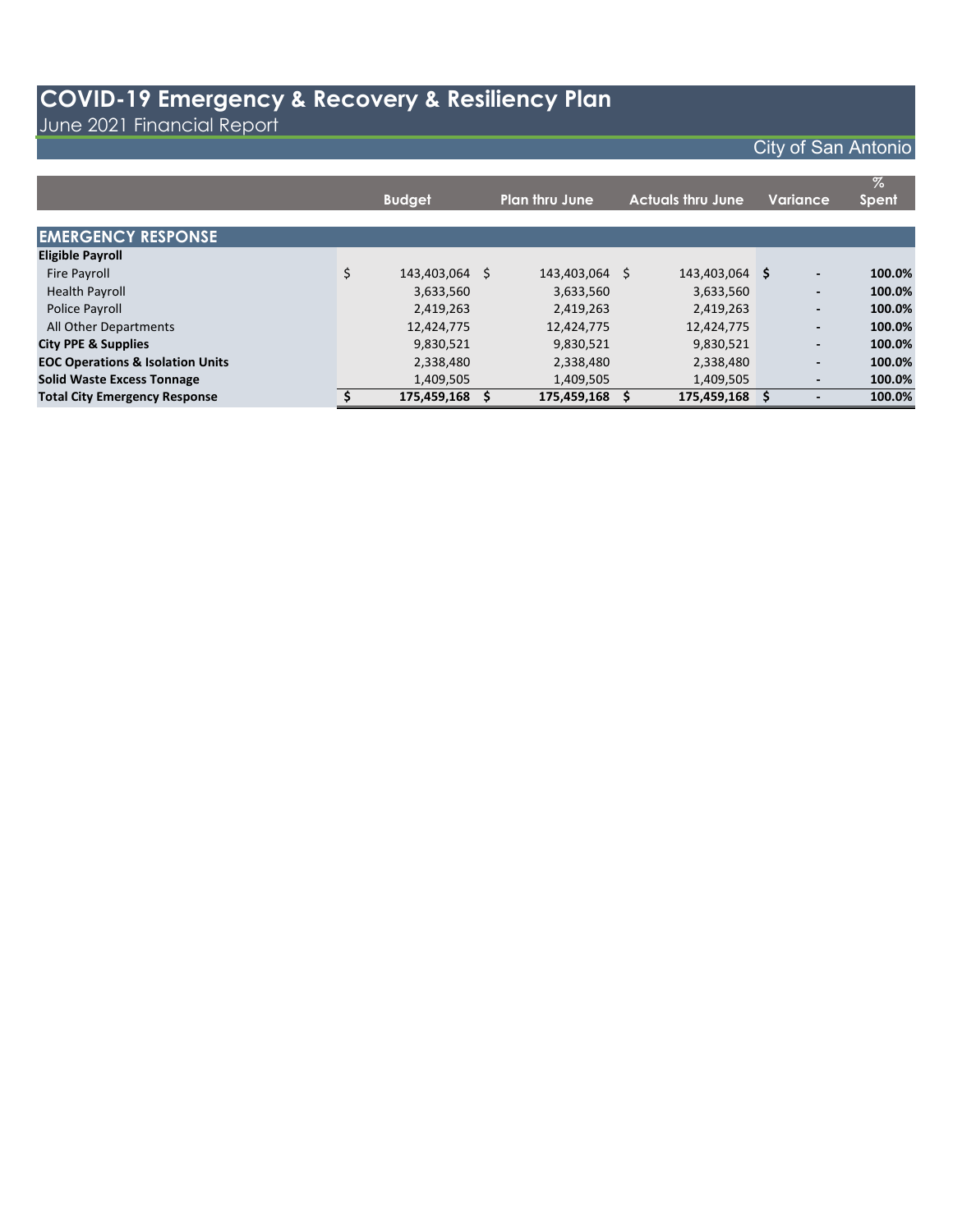June 2021 Financial Report

|                                                     |    | <b>Budget</b> |    | <b>Plan thru June</b> | <b>Actuals thru June</b> |               | <b>Variance</b> | $\%$<br><b>Spent</b> |
|-----------------------------------------------------|----|---------------|----|-----------------------|--------------------------|---------------|-----------------|----------------------|
|                                                     |    |               |    |                       |                          |               |                 |                      |
| <b>HEALTH IMPLEMENTATION PLAN</b>                   |    |               |    |                       |                          |               |                 |                      |
| <b>Metro Health Department</b>                      |    |               |    |                       |                          |               |                 |                      |
| <b>COVID-19 Project Management</b>                  | \$ | 3,994,081     | Ŝ. | 3,991,581             | Ŝ.                       | 3,815,886 \$  | 175,694         | 95.5%                |
| <b>COVID-19 Testing Task Force</b>                  |    | 21,874,916    |    | 17,537,416            |                          | 7,713,235     | 9,824,182       | 35.3%                |
| <b>COVID-19 Main COVID Hotline</b>                  |    | 62,411        |    | 62,411                |                          | 62,411        |                 | 100.0%               |
| <b>COVID-19 Media Relations &amp; Communication</b> |    | 3,370,862     |    | 3,177,473             |                          | 2,344,604     | 832,869         | 69.6%                |
| COVID-19 Community Health & Prevention              |    | 729,565       |    | 729,565               |                          | 402,331       | 327,233         | 55.1%                |
| COVID-19 Data Management                            |    | 603,093       |    | 603,093               |                          | 603,093       |                 | 100.0%               |
| COVID-19 COVID Case Investigation Team              |    | 10,024,561    |    | 8,074,561             |                          | 7,733,122     | 341,439         | 77.1%                |
| <b>COVID-19 Contact Tracing</b>                     |    | 524,069       |    | 524,069               |                          | 737,007       | (212, 939)      | 140.6%               |
| COVID-19 Congregate Settings                        |    | 810,651       |    | 810,651               |                          | 810,651       |                 | 100.0%               |
| <b>COVID-19 Provider Hotline</b>                    |    | 47,624        |    | 47,624                |                          | 47,624        |                 | 100.0%               |
| COVID-19 Provider Relations & Epi Hotline           |    | 105,839       |    | 105,839               |                          | 105,839       |                 | 100.0%               |
| COVID-19 PHEP Support                               |    | 172,875       |    | 172,875               |                          | 138,129       | 34,746          | 79.9%                |
| COVID-19 Research                                   |    | 434,128       |    | 434,128               |                          | 434,128       |                 | 100.0%               |
| <b>COVID-19 Mass Vaccination Clinic</b>             |    | 489,528       |    | 413,000               |                          | (0)           | 413,000         | 0.0%                 |
| <b>Total</b>                                        | S. | 43,244,202    | \$ | 36,684,285            | \$                       | 24,948,060 \$ | 11,736,225      | 57.7%                |

| <b>HEALTH IMPLEMENTATION PLAN</b>     |           |           |              |           |                          |        |
|---------------------------------------|-----------|-----------|--------------|-----------|--------------------------|--------|
| <b>Fire Department</b>                |           |           |              |           |                          |        |
| <b>Decontamination Equipment</b>      | 76,880 \$ | 76,880    | <sub>S</sub> | 76,880 \$ | $\overline{\phantom{a}}$ | 100.0% |
| Fire & EMS Vehicle Equipment          | 300,853   | 300,853   |              | 300,853   | ۰.                       | 100.0% |
| <b>MIH Equipment</b>                  | 300,051   | 300,051   |              | 300,051   | ۰.                       | 100.0% |
| <b>MIH Medications</b>                | 1,087     | 1,087     |              | 1,087     | ۰.                       | 100.0% |
| <b>Protective Personnel Equipment</b> | 301,305   | 301,305   |              | 301,305   | $\overline{\phantom{a}}$ | 100.0% |
| SAFD First Responder Payroll          | 3,737,838 | 2,410,000 |              | 2,429,862 | (19, 862)                | 65.0%  |
| <b>Testing Mobile Unit</b>            | 614.346   | 614,346   |              | 614,346   | ۰.                       | 365.0% |
| <b>Total</b>                          | 5,332,360 | 4.004.521 |              | 4,024,383 | (19, 862)                | 75.5%  |

| <b>COVID-19 VACCINATION PLAN</b><br><b>Fire &amp; Metro Health Department</b> |            |            |              |           |       |
|-------------------------------------------------------------------------------|------------|------------|--------------|-----------|-------|
| <b>COVID-19 Mass Vaccinations</b>                                             | 15,853,417 | 7,132,832  | 4,266,751 \$ | 2,866,081 | 0.0%  |
| <b>Mobile Vaccinations</b>                                                    | 22,260,708 | 3,661,648  | 303,760      | 3,357,888 | 1.4%  |
| <b>Homebound Vaccinations</b>                                                 | 3.989.738  | 1.878.739  | 1,236,062    | 642.678   | 31.0% |
| <b>Total</b>                                                                  | 42,103,863 | 12,673,219 | 5,806,573 \$ | 6,866,646 | 13.8% |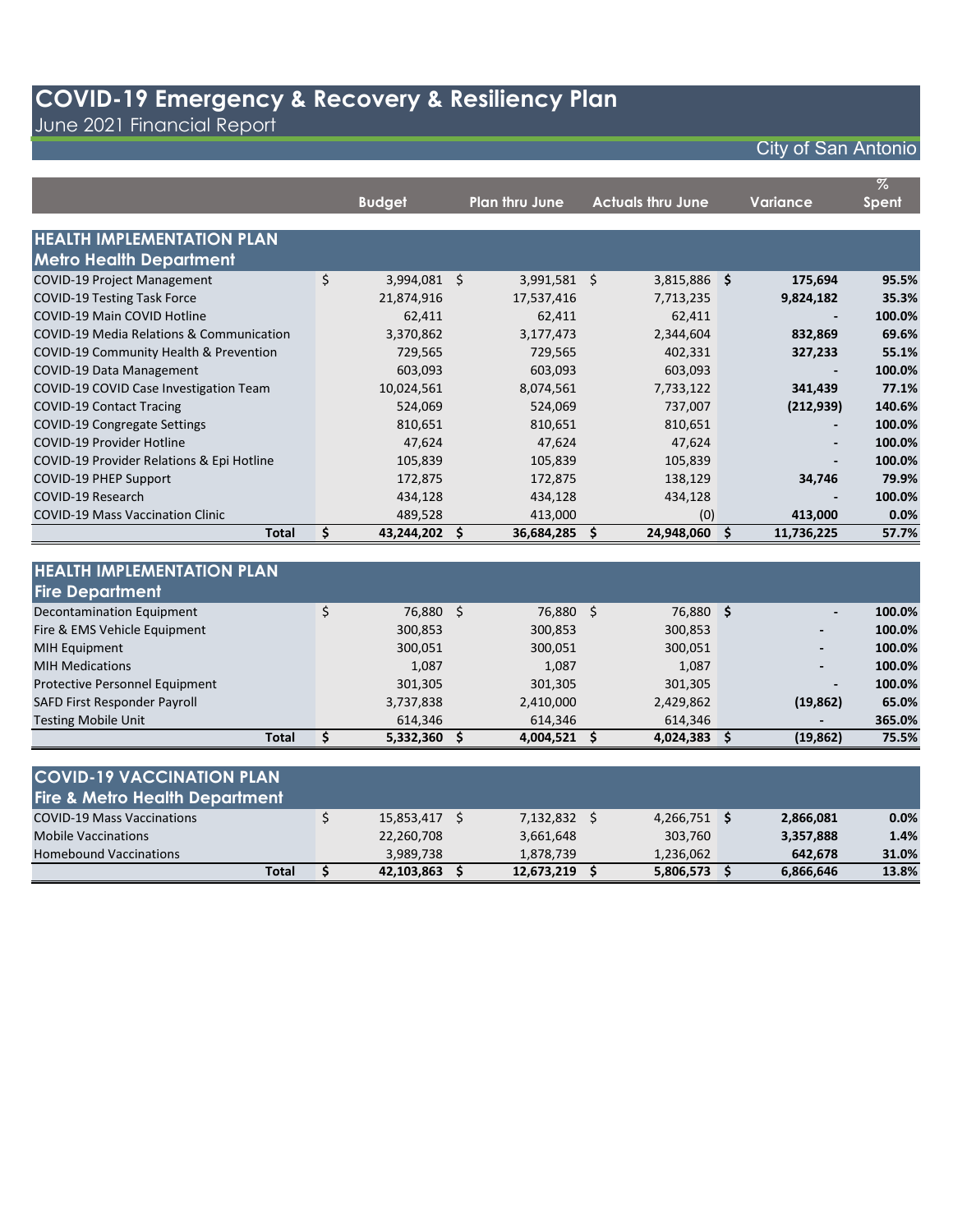### June 2021 Financial Report

| <b>City of San Antonio</b> |  |  |
|----------------------------|--|--|
|                            |  |  |

|                                           |                      |      |                       |         |                          |        |                 | $\%$         |  |
|-------------------------------------------|----------------------|------|-----------------------|---------|--------------------------|--------|-----------------|--------------|--|
|                                           | <b>Budget</b>        |      | <b>Plan thru June</b> |         | <b>Actuals thru June</b> |        | <b>Variance</b> | <b>Spent</b> |  |
|                                           |                      |      |                       |         |                          |        |                 |              |  |
| <b>WORKFORCE DEVELOPMENT</b>              |                      |      |                       |         |                          |        |                 |              |  |
| WF Dev Training & Development             | \$<br>65,000,000     | - \$ | 27,242,138            | - \$    | 27,002,834               |        | 239,304         | 41.5%        |  |
| <b>WF Dev Childcare</b>                   | 200,644              |      | 143,063               |         | 200,644                  |        | (57, 581)       | 100.0%       |  |
| <b>Total</b>                              | \$<br>65,200,644     | \$   | 27,385,201            | \$.     | 27,203,479               | \$     | 181,722         | 41.7%        |  |
|                                           |                      |      |                       |         |                          |        |                 |              |  |
| <b>HOUSING SECURITY</b>                   |                      |      |                       |         |                          |        |                 |              |  |
| <b>Housing Sec Domestic Violence</b>      | \$<br>3,300,000 \$   |      | 2,441,773 \$          |         | 2,035,809 \$             |        | 405,964         | 61.7%        |  |
| Housing Sec Fam Ind Initiative            | 3,967,514            |      | 3,967,514             |         | 3,967,514                |        |                 | 100.0%       |  |
| Housing Sec Fin Recovery Hub              | 3,518,587            |      | 2,550,706             |         | 2,400,177                |        | 150,529         | 68.2%        |  |
| Housing Sec D2D Engagement                | 117,745              |      | 117,745               |         | 117,745                  |        |                 | 100.0%       |  |
| Housing Sec Homeless Shelter              | 24,121,441           |      | 9,530,219             |         | 9,460,344                |        | 69,876          | 39.2%        |  |
| Housing Sec COVID Migrant Operation       | 13,198               |      | 13,198                |         | 13,198                   |        |                 | 100.0%       |  |
| Emergency Housing Assistance (Ph1 to 4)   | 140,034,990          |      | 120,641,505           |         | 122,423,509              |        | (1,782,004)     | 87.4%        |  |
| Housing Sec Rec Resource Center           | 187,563              |      | 187,563               |         | 187,563                  |        |                 | 100.0%       |  |
| Housing Sec Right to Counsel              | 747,620              |      | 398,620               |         | 376,028                  |        | 22,592          | 50.3%        |  |
| <b>Housing Sec Utility Assistance</b>     | 411,779              |      | 411,779               |         | 411,779                  |        |                 | 100.0%       |  |
| Housing Sec TX Eviction Diversion Program | 600,000              |      | 544,284               |         | 600,000                  |        | (55, 716)       | 100.0%       |  |
| <b>Total</b>                              | \$<br>177,020,437    | \$.  | 140,804,906           | \$.     | 141,993,665              | \$     | (1, 188, 759)   | 80.2%        |  |
| <b>SMALL BUSINESS</b>                     |                      |      |                       |         |                          |        |                 |              |  |
| Small Biz Microbiz Support                | \$<br>32,000,000 \$  |      | 32,000,000 \$         |         | 32,000,000 \$            |        |                 | 100.0%       |  |
| <b>Small Biz Hospitality Grants</b>       | 14,007,356           |      | 9,164,467             |         | 9,128,339                | \$     | 36,128          | 65.2%        |  |
| Small Biz D2D Engagement                  | 922,958              |      | 922,958               |         | 922,958                  |        |                 | 100.0%       |  |
| Small Biz Prot Equip & Sanitizer          | 1,927,811            |      | 1,927,811             |         | 1,927,811                |        |                 | 100.0%       |  |
| Small Biz Fin Recovery Hub                | 200,000              |      | 200,000               |         | 200,000                  |        |                 | 100.0%       |  |
| <b>Small Biz Job Training</b>             | 792,000              |      | 313,209               |         | 42,988                   |        | 270,221         | 5.4%         |  |
| Small Biz Arts Support                    | 2,606,158            |      | 2,606,158             |         | 2,606,158                |        |                 | 100.0%       |  |
| <b>Total</b>                              | \$<br>52,456,283     | \$.  | 47,134,603            | \$.     | 46,828,254               | S      | 306,349         | 89.3%        |  |
|                                           |                      |      |                       |         |                          |        |                 |              |  |
| <b>DIGITAL INCLUSION</b>                  |                      |      |                       |         |                          |        |                 |              |  |
| Dig Inc Core Inf & Fiber Connections      | \$<br>$4,000,000$ \$ |      |                       | $\zeta$ |                          | $-$ \$ |                 | 0.0%         |  |
| Dig Inc Network Access & Wireless Mesh    | 14,626,015           |      | 1,076,495             |         | 905,321                  |        | 171,174         | 6.2%         |  |
| Dig Inc Student Home Connection           | 8,448,159            |      | 3,616,906             |         | 2,678,487                |        | 938,419         | 31.7%        |  |
| Dig Inc Recovery Portal                   | 223,372              |      | 223,372               |         | 273,372                  |        | (50,000)        | 122.4%       |  |
| <b>Total</b>                              | \$<br>27,297,546     | \$   | 4,916,773             | \$      | 3,857,179                | \$     | 1,059,594       | 14.1%        |  |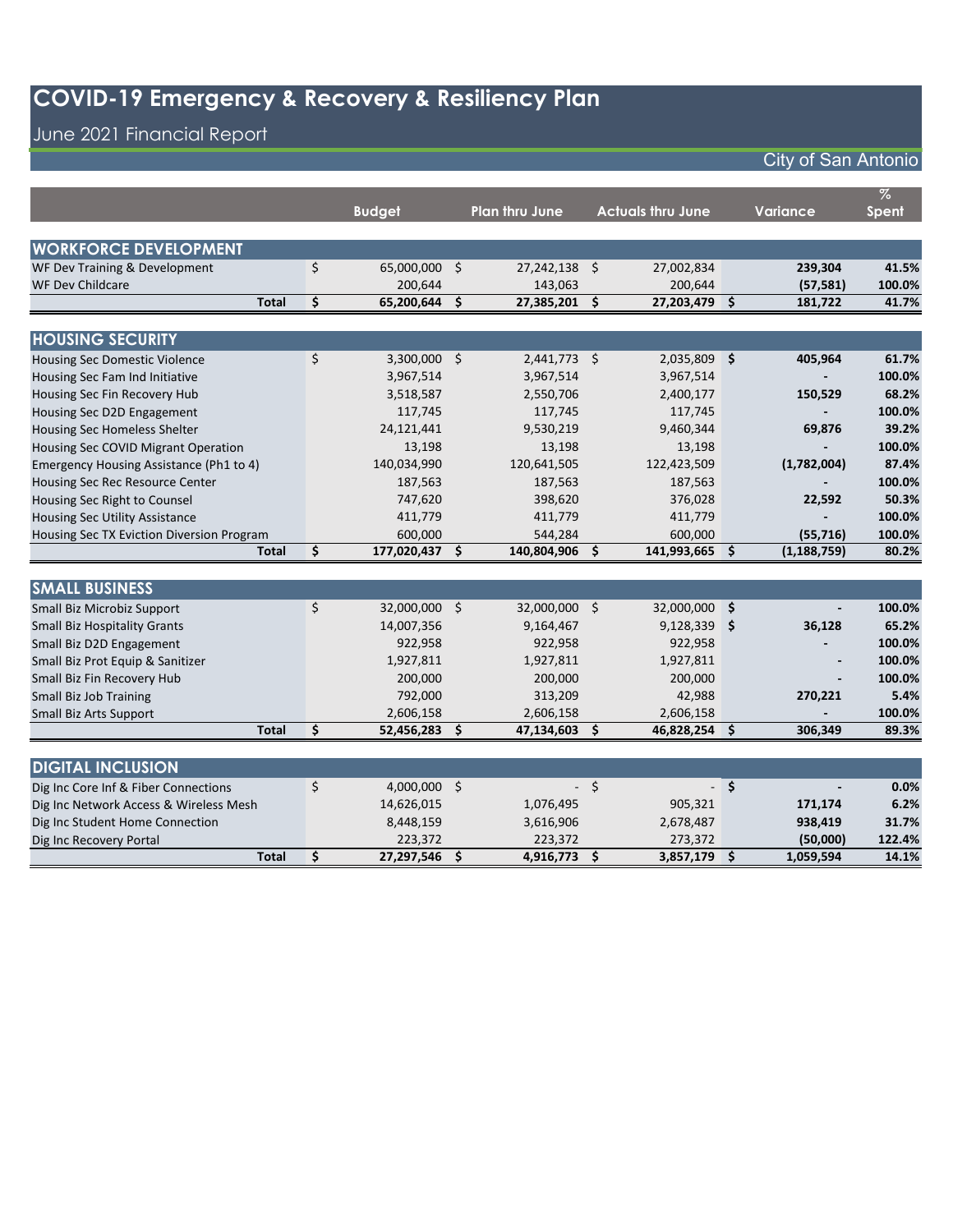#### June 2021 Financial Report

|                                                                                             | <b>Budget</b>           | <b>Plan thru June</b>    | <b>Actuals thru June</b> |     | Variance                 | $\%$<br><b>Spent</b> |
|---------------------------------------------------------------------------------------------|-------------------------|--------------------------|--------------------------|-----|--------------------------|----------------------|
|                                                                                             |                         |                          |                          |     |                          |                      |
| <b>AIRPORT</b>                                                                              |                         |                          |                          |     |                          |                      |
| <b>CARES Act Airports - Operating</b>                                                       | \$<br>39,708,109 \$     | 24,987,817 \$            | 24,353,850 \$            |     | 633,966                  | 61.3%                |
| <b>CARES Act Airports - Capital</b>                                                         | 10,837,498              |                          |                          |     |                          | 0.0%                 |
| <b>CARES Act Airports - Stinson</b>                                                         | 30,000                  |                          |                          |     |                          | 0.0%                 |
| <b>CRRSA Aviation - Operating</b>                                                           | 10,084,776              | 1,543,818                | 1,542,818                |     | 1,000                    | 15.3%                |
| <b>CRRSA Aviation - Stinson</b>                                                             | 57,162                  |                          |                          |     |                          | 0.0%                 |
| <b>CRRSA Aviation - Concessions</b>                                                         | 1,075,791               | $\overline{\phantom{a}}$ | $\overline{\phantom{a}}$ |     | $\overline{\phantom{a}}$ | 0.0%                 |
| Total \$                                                                                    | 61,793,336 \$           | 26,531,635 \$            | 25,896,669               | ∣\$ | 634,966                  | 41.9%                |
|                                                                                             |                         |                          |                          |     |                          |                      |
| CHILD CARE AND DEVELOPMENT BLOCK GRANT                                                      |                         |                          |                          |     |                          |                      |
| Child Care and Development Block Grant                                                      | \$<br>26,902,802 \$     | 26,302,802 \$            | 26,264,436 \$            |     | 38,366                   | 97.6%                |
|                                                                                             |                         |                          |                          |     |                          |                      |
| <b>PUBLIC SAFETY</b>                                                                        |                         |                          |                          |     |                          |                      |
| Public Safety - Byrne JAG                                                                   | \$<br>$2,331,581$ \$    | 1,844,028 \$             | 1,075,065 \$             |     | 768,963                  | 46.1%                |
| <b>EMS</b> - Relief Fund for Healthcare Providers                                           | 393,484                 | 104,214                  | 106,446                  |     | (2, 232)                 | 27.1%                |
| Coronavirus Emergency Supplemental Funding Program                                          | 2,688,293               | 2,688,293                | 2,688,293<br>105,948     |     |                          | 100.0%<br>29.6%      |
| Assistance to Firefighters - COVID-19 Supplemental<br>Total \$                              | 357,568<br>5,770,926 \$ | 4,636,535 \$             | 3,975,752 \$             |     | (105,948)<br>660,783     | 68.9%                |
|                                                                                             |                         |                          |                          |     |                          |                      |
| <b>HEAD START &amp; EARLY HEAD START</b>                                                    |                         |                          |                          |     |                          |                      |
| Head Start 20-21 COVID-19                                                                   | \$<br>$2,653,999$ \$    | 2,050,788 \$             | 2,050,788 \$             |     |                          | 77.3%                |
| Head Start 21-23 COVID-19                                                                   | 1,012,460               |                          |                          |     |                          | 0.0%                 |
| Early Head Start-CCP 19-20 COVID                                                            | 189,822                 | 94,573                   | 65,377                   |     | 29,196                   | 34.4%                |
| Early Head Start                                                                            | 116,654                 | 81,658                   | 95,819                   |     | (14, 161)                | 82.1%                |
| Total \$                                                                                    | $3,972,935$ \$          | 2,227,019 \$             | $2,211,984$ \$           |     | 15,035                   | 55.7%                |
|                                                                                             |                         |                          |                          |     |                          |                      |
| <b>SENIOR NUTRITION GRANT</b>                                                               |                         |                          |                          |     |                          |                      |
| FFCRA Senior Nutrition 19-2020                                                              | \$<br>437,060 \$        | 437,060 \$               | 437,055 \$               |     | 5                        | 100.0%               |
| <b>Senior Nutrition Program-CARES</b>                                                       | 886,000                 | 578,648                  | 625,222                  |     | (46,574)                 | 70.6%                |
| Total \$                                                                                    | $1,323,060$ \$          | $1,015,708$ \$           | $1,062,276$ \$           |     | (46, 568)                | 80.3%                |
|                                                                                             |                         |                          |                          |     |                          |                      |
| <b>HEALTH GRANTS</b><br>Health COVID Epi & Laboratory Grant                                 | \$<br>$1,259,000$ \$    | 457,668 \$               | 365,402 \$               |     | 92,266                   | 29.0%                |
| <b>Health COVID Immunization Grant</b>                                                      | 617,269                 | 576,880                  | 345,453                  |     | 231,427                  | 56.0%                |
| <b>Health COVID Immunization Grant</b>                                                      | 929,009                 | 204,009                  | 352,360                  |     | (148, 351)               | 37.9%                |
| Total \$                                                                                    | 2,805,278 \$            | 1,238,557 \$             | $1,063,215$ \$           |     | 175,342                  | 37.9%                |
|                                                                                             |                         |                          |                          |     |                          |                      |
| <b>OTHER GRANTS</b>                                                                         |                         |                          |                          |     |                          |                      |
| Other - Texas State Library Archives                                                        | \$<br>$50,000$ \$       | $50,000$ \$              | $50,000$ \$              |     |                          | 100.0%               |
| Other - Cities for Financial Empowerment<br>Other - San Antonio Area Foundation COVID Grant | 80,000<br>50,000        |                          | 16,089<br>50,000         |     | (16,089)                 | 20.1%<br>100.0%      |
| Other - Humanities Texas Relief Grant                                                       | 5,000                   | 50,000<br>5,000          | 5,000                    |     |                          | 100.0%               |
| Other-SABCC Donation to COVID-19 Response                                                   | 1,500                   | 1,500                    |                          |     | 1,500                    | 0.0%                 |
| Racial and Ethnic Approaches to Community Health (REACH)                                    | 198,000                 | 115,732                  | 116,837                  |     | (1, 105)                 | 59.0%                |
| <b>REACH Supplemental</b>                                                                   | 629,640                 |                          | 2,041                    |     | (2,041)                  | 0.3%                 |
| FY 2020 CSBG Program Supplemental                                                           | 105,026                 | 105,026                  | 105,026                  |     |                          | 100.0%               |
| Total \$                                                                                    | $1,119,166$ \$          | $327,258$ \$             | 344,993 \$               |     | (17, 735)                | 30.8%                |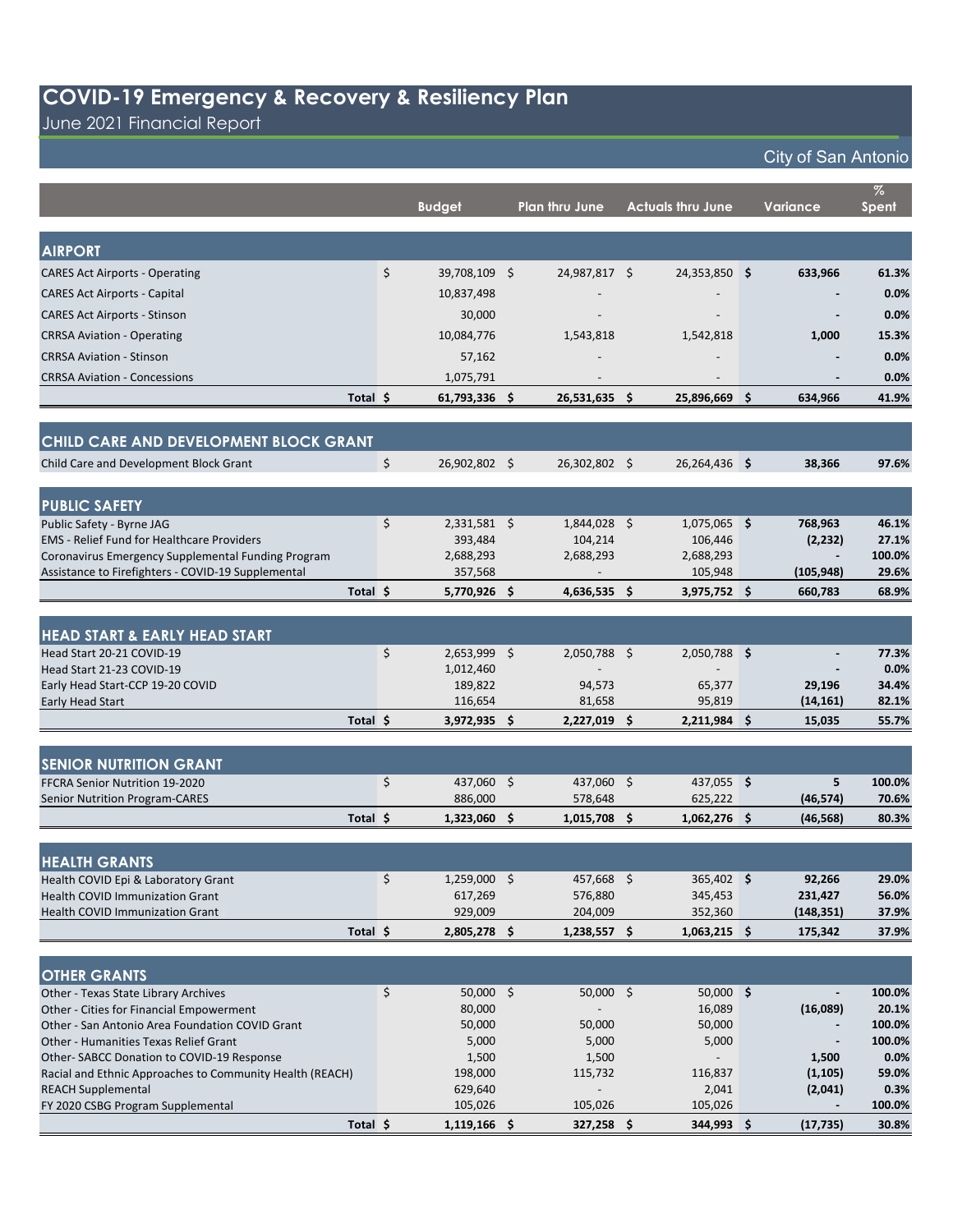#### June 2021 Financial Report

City of San Antonio

#### **Variance Explanations**

The variance in the spending of General Fund resources is the result of the savings in the Health Implementation Plan and Digitial Inclusion as described in<br>1 note 1 and 8 note 4 and 8.

2 The variance in the spending of FEMA resources is due to the State contining to support operatons at the Dome.

The variance in the spending of Other Federal Grant resources is the result of savings in the Health Implementation Plan as described in notes 4 and 5, and<br>3 the increased coording in the EUAR Unusing Sesurity pregrams as the increased spending in the EHAP Housing Security programs as described in note 7.

The favorable variance is due to the State continuing to fund testing, and fewer tests since March. It was anticipated that 404,286 tests would be  $\frac{4}{3}$  completed through lune hours colu $\frac{75.170 \text{ to the sum of the value of } 2.5 \text{ m}$ completed through June, however only 75,179 tests were completed due to a reduction in community need.

The favorable variance is due the State contining to support staffing at the Alamodome. Also note that Covid-19 vaccination grants are funded thru June<br>5 2024.

6 number of months applicants are availble for assistance. The Emergency Housing Assistance program can now provide up to 9 months of assistance The unfavorable variance is due to an increase in the average household assistance from \$2,703 to \$4,135 due to a policy change that increased the compared to only 3 months prior to January 2021.

7 The favorable variance is due to an upgrade of the wireless technology being deployed.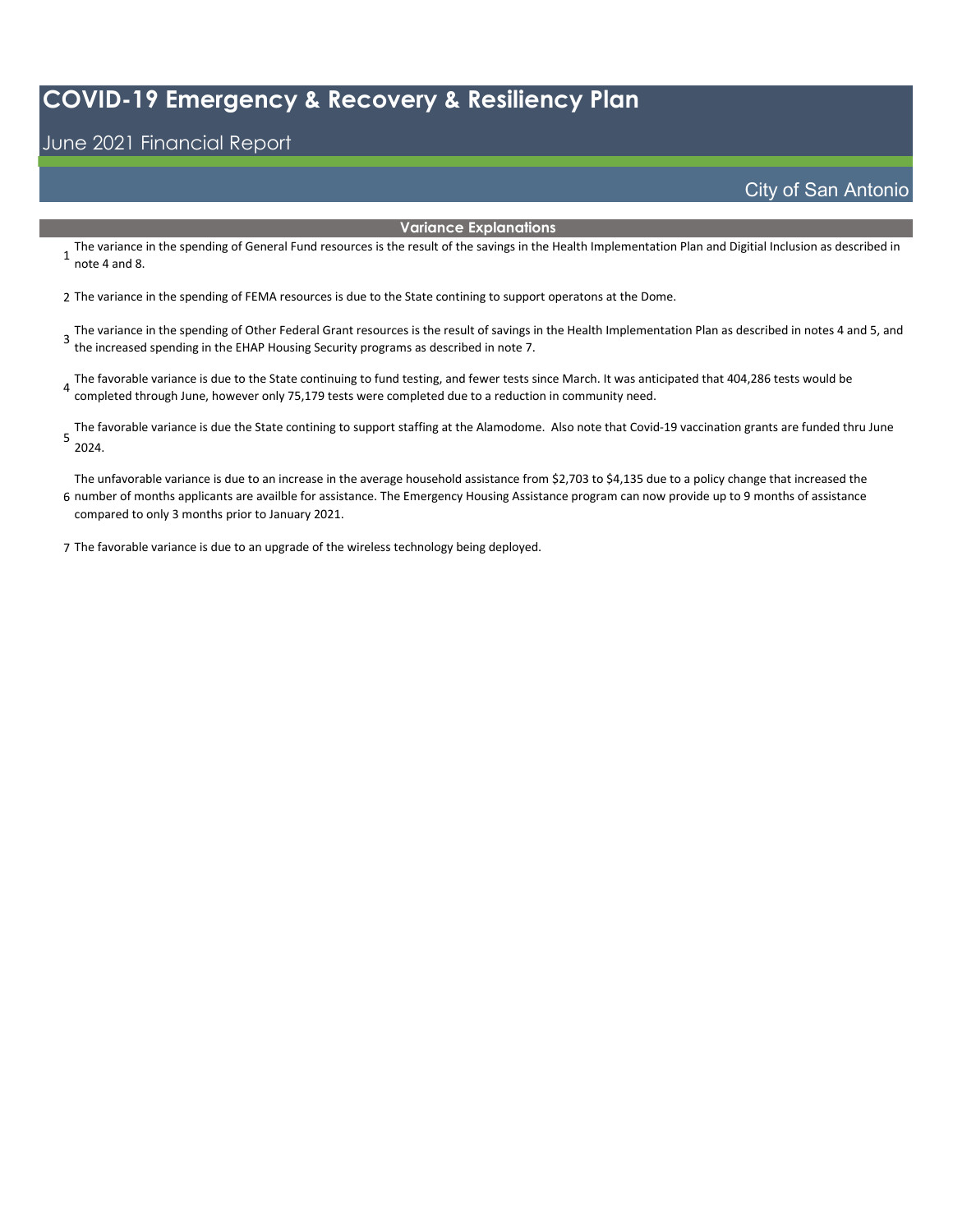#### Spending Plan by Program

City of San Antonio



**Health Implementation Plan**



**Recovery & Resiliency Plan - Workforce Development**



**Months Remaining to Spend \$55.9 Million**

## 35 Months

Note: Vaccine Grant thru June 2024



\* Budget thru FY21. Spending plans are under review. Potential that services may be extended beyond Sept. 21.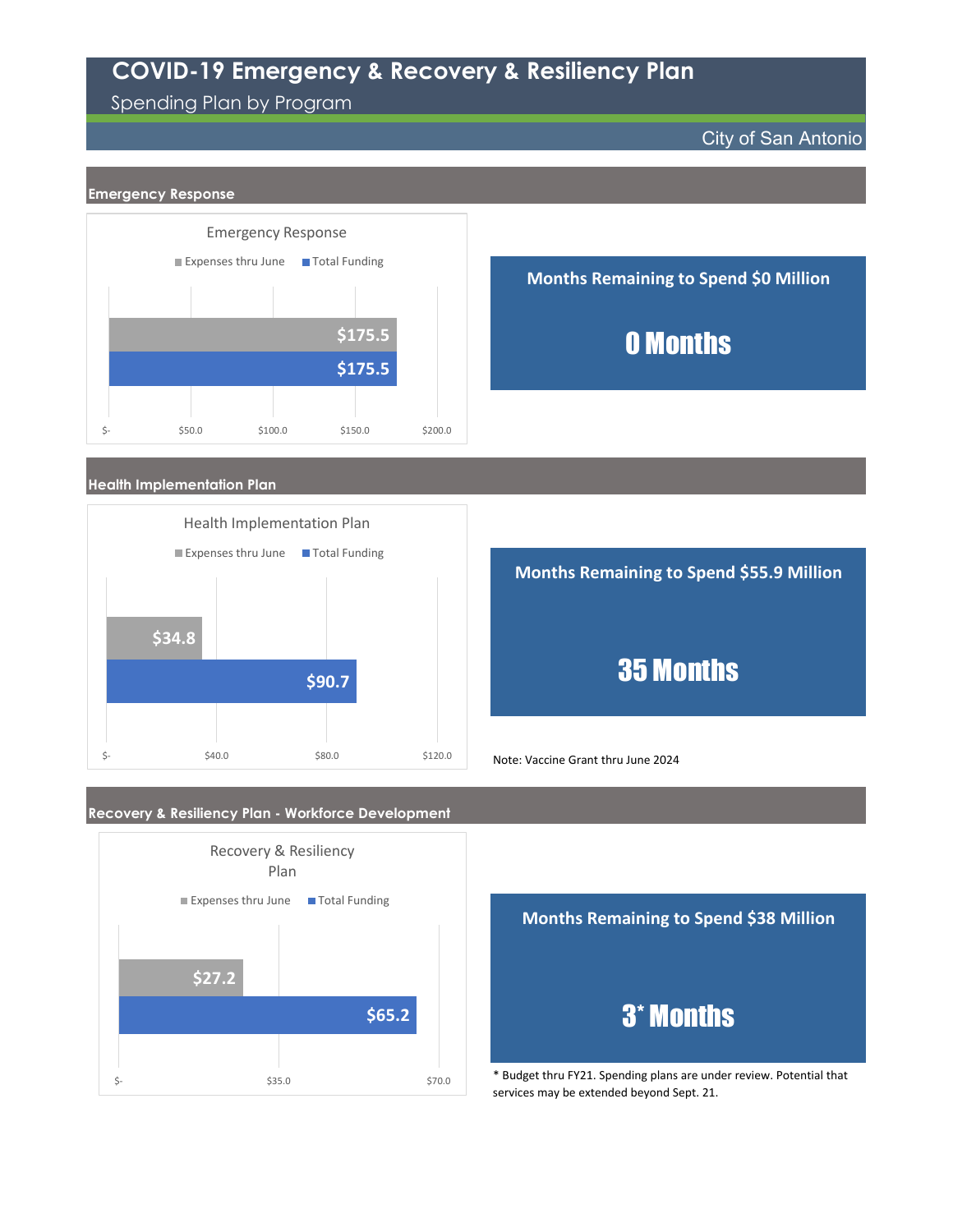Spending Plan by Program

City of San Antonio





**Months Remaining to Spend \$23.4 Million** 6\* Months

\*Substaintually complete by Dec. 21; Est. \$2M in Savings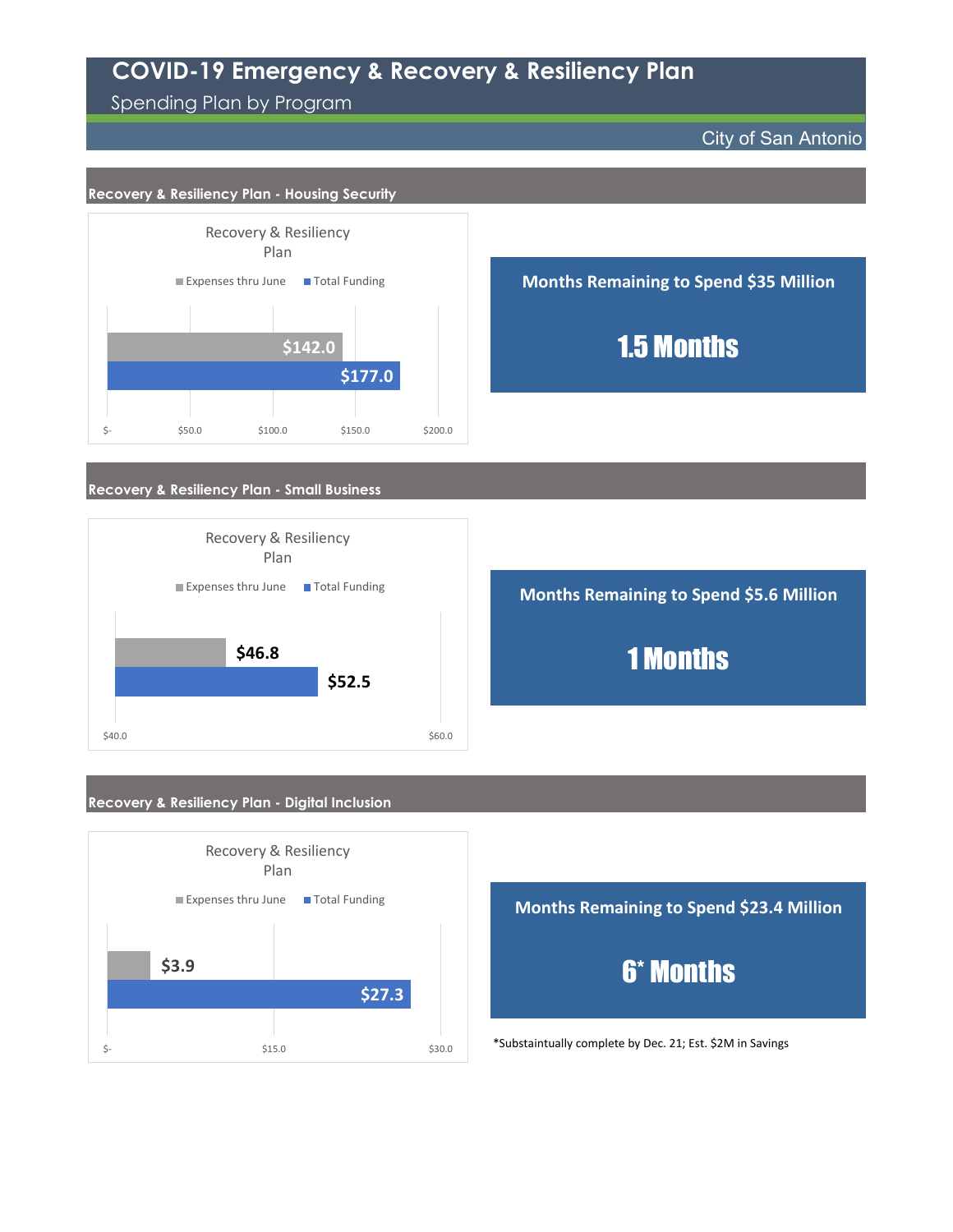#### Spending Plan by Program

#### City of San Antonio

#### **Other CARES Programs**



**Months Remaining to Spend \$42.9 Million** 38\* Months

\* Varies by grant: Airport thru Sept 2024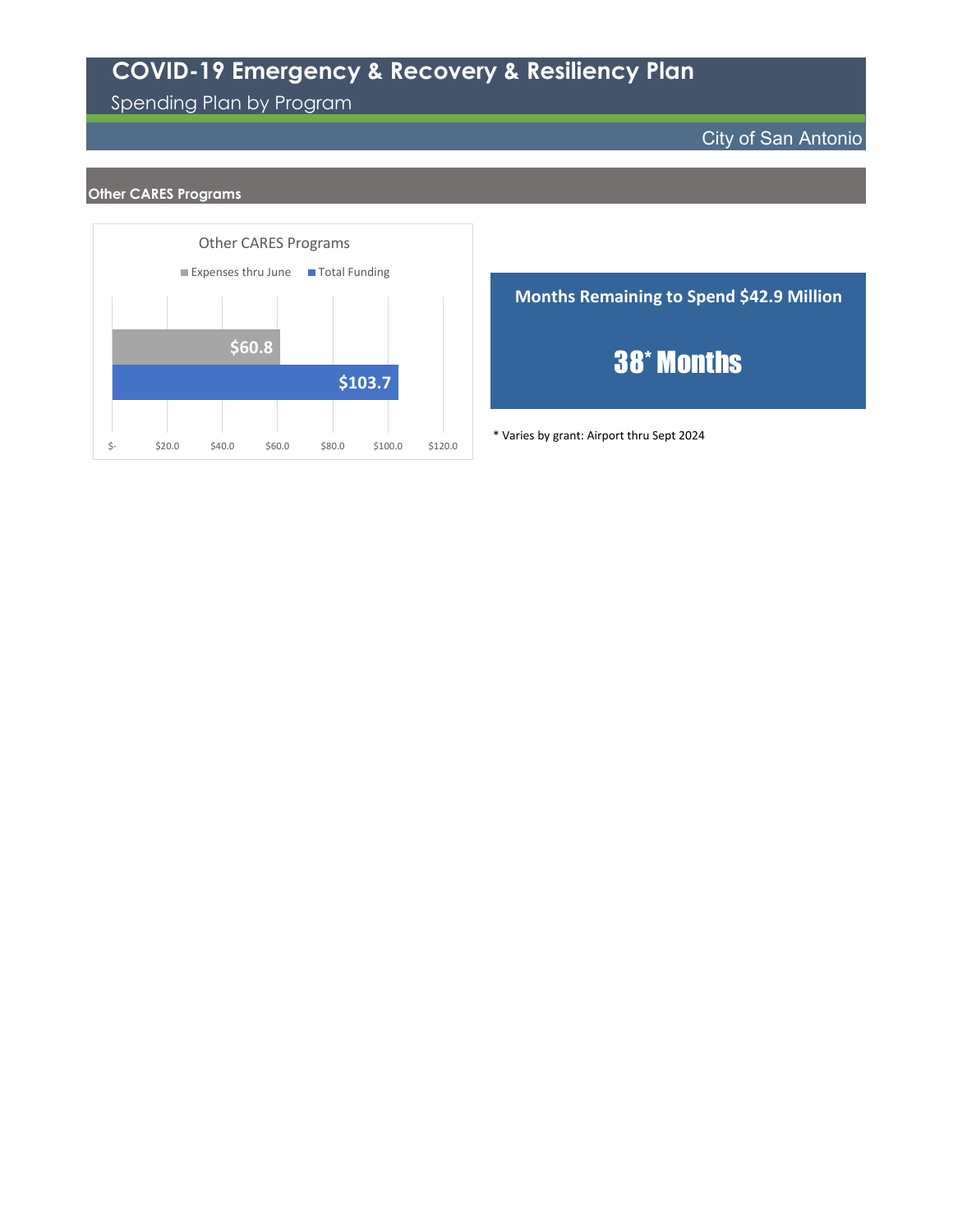Spending Plans by Revenue Source

#### City of San Antonio

## **Coronavirus Relief Fund -\$ in Millions**



**Months Remaining to Spend \$0 Million** 0 Months

#### **General Fund**



## **Months Remaining to Spend \$88.2 Million** 6 Months

#### Notes:

1) Health Implementation Plan (HIP) thru FY21 ‐ Anticipate \$17.5M in savings that will be reallocated to Health Strategic Growth Plan

2)Work Force Development budget planned thru FY21. However spending plans are under review in collaboration with partners. It is likely that services will be extended beyond Sept. 21.

3)Digital Inclusion expenses projeted thru Dec 21 ‐ Anticipate \$2M in savings